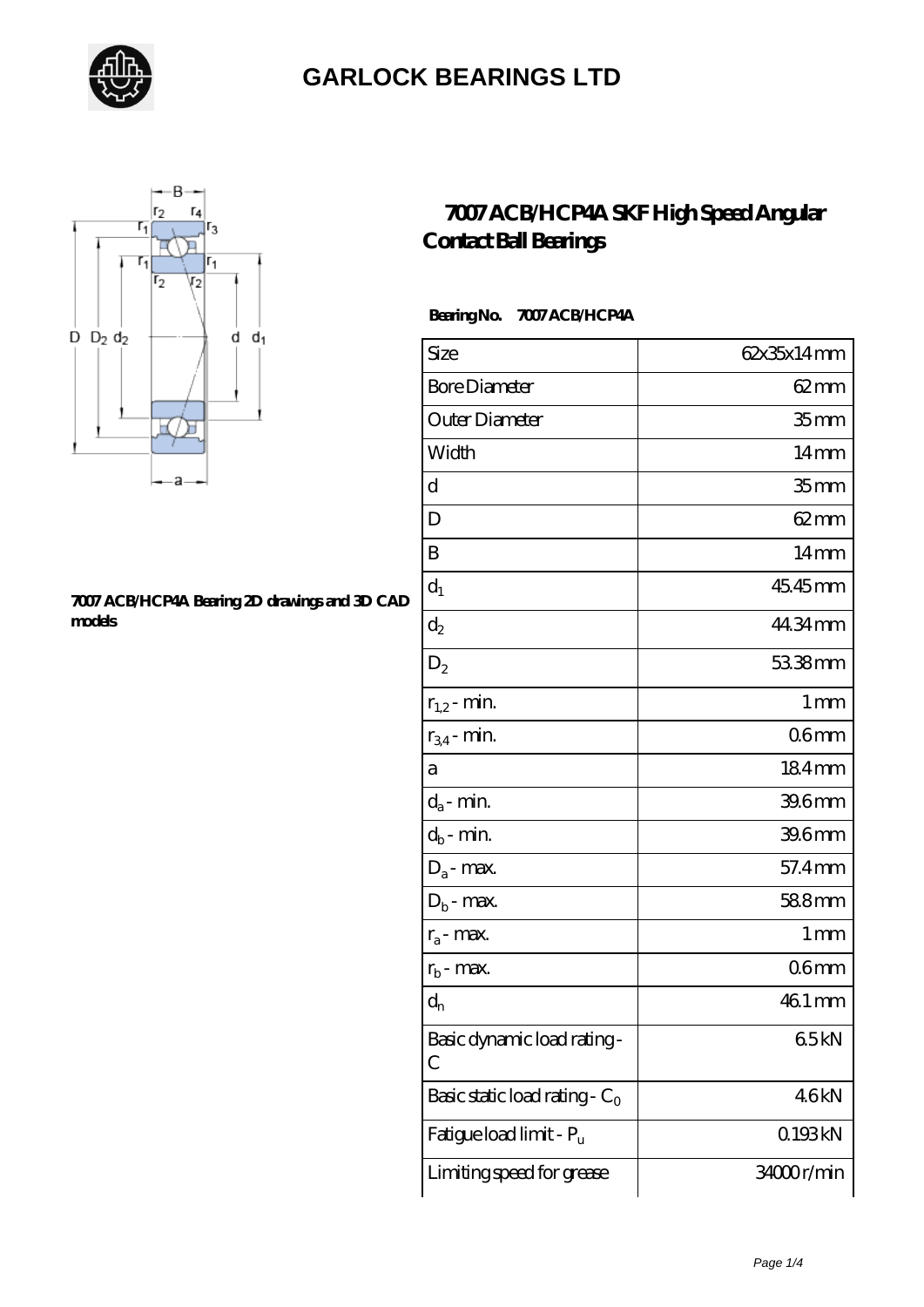

| lubrication                           |                   |
|---------------------------------------|-------------------|
| Limiting speed for oil<br>lubrication | 53000mm/min       |
| Ball - $D_w$                          | 4.762mm           |
| Ball - z                              | 23                |
| $G_{\mathrm{ref}}$                    | $1.81 \text{ cm}$ |
| Calculation factor - e                | 068               |
| Calculation factor - $Y_2$            | 0.87              |
| Calculation factor - Y <sub>o</sub>   | 038               |
| Calculation factor - $X_2$            | 0.41              |
| Calculation factor - $Y_1$            | 0.92              |
| Calculation factor - $Y_2$            | 1.41              |
| Calculation factor - $Y_0$            | 0.76              |
| Calculation factor - $X_2$            | 067               |
| Preload class $A - G_A$               | 38N               |
| Preload class $B - G_B$               | 76N               |
| Preload class $C - G_C$               | 230N              |
| Calculation factor - f                | 1.04              |
| Calculation factor - $f_1$            | 099               |
| Calculation factor - f <sub>2A</sub>  | 1                 |
| Calculation factor - $f_{28}$         | 1.02              |
| Calculation factor - $f_{\chi}$       | 1.05              |
| Calculation factor - f <sub>HC</sub>  | 1.01              |
| Preload class A                       | 72N/micron        |
| Preload class B                       | 92N/micron        |
| Preload class C                       | 139N/micron       |
| $d_1$                                 | 45.45mm           |
| $d_2$                                 | 44.34 mm          |
| $D_2$                                 | 53.38mm           |
| $r_{1,2}$ min.                        | 1 <sub>mm</sub>   |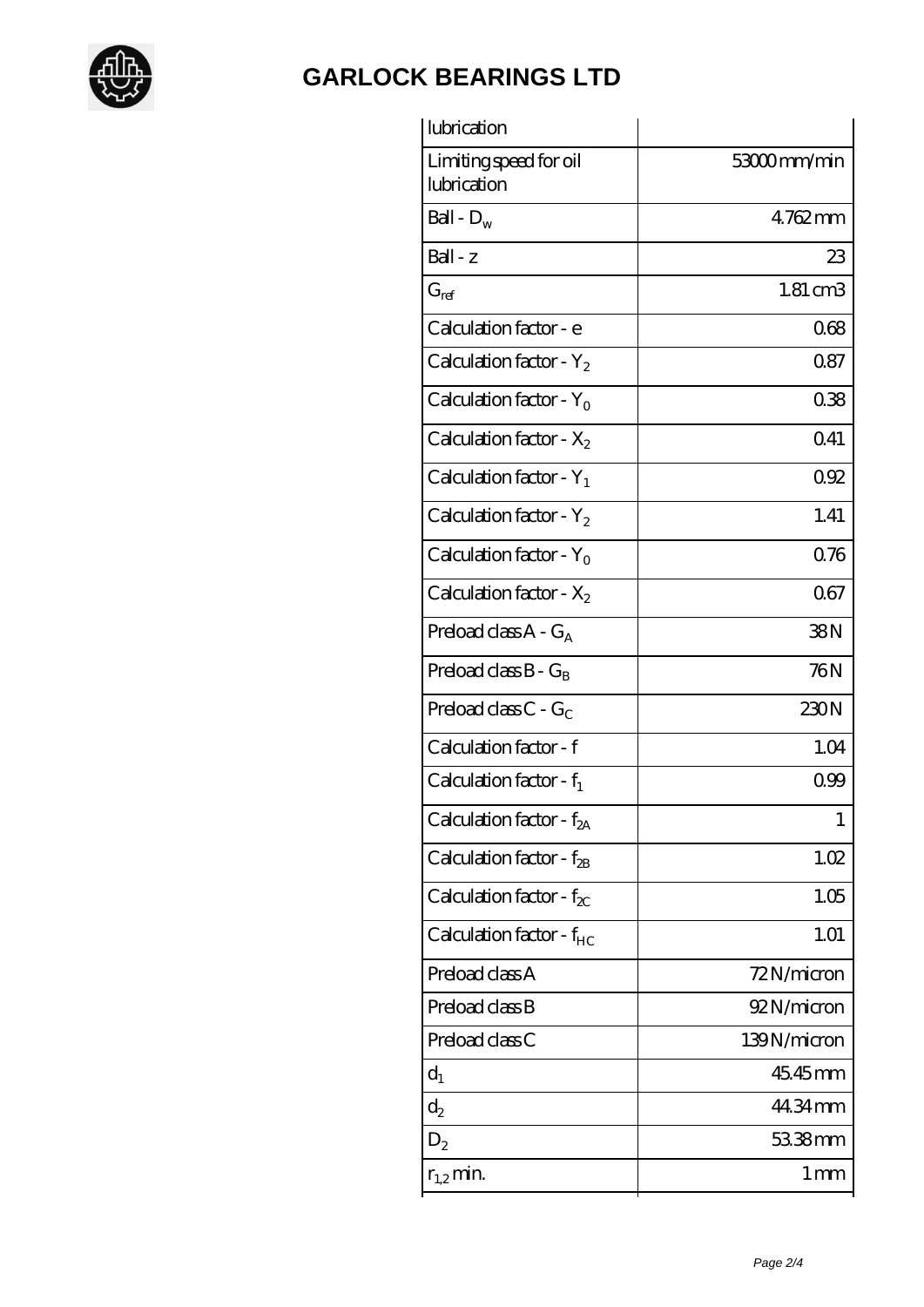

| $r_{34}$ min.                               | 06 <sub>mm</sub>    |
|---------------------------------------------|---------------------|
| $d_a$ min.                                  | 396 <sub>mm</sub>   |
| $d_b$ min.                                  | 39.6mm              |
| $D_a$ max.                                  | 57.4mm              |
| $Db$ max.                                   | 588mm               |
| $r_a$ max.                                  | 1 <sub>mm</sub>     |
| $rb$ max.                                   | 06 <sub>mm</sub>    |
| $d_{n}$                                     | 46.1 mm             |
| Basic dynamic load rating C                 | 884kN               |
| Basic static load rating $C_0$              | 7.8kN               |
| Fatigue load limit Pu                       | 0.193kN             |
| Attainable speed for grease<br>lubrication  | 34000r/min          |
| Attainable speed for oil-air<br>lubrication | 53000r/min          |
| Ball diameter $D_w$                         | 4762mm              |
| Number of balls z                           | 23                  |
| Reference grease quantity<br>$G_{ref}$      | $1.81 \text{ cm}^3$ |
| Preload class A $G_A$                       | 38N                 |
| Static axial stiffness, preload<br>classA   | $72N/\mu$ m         |
| Preload class $BG_B$                        | 76N                 |
| Static axial stiffness, preload<br>classB   | $92N/\mu$ m         |
| Preload class C $G_C$                       | 230N                |
| Static axial stiffness, preload<br>classC   | 139N/μ m            |
| Calculation factor f                        | 1.04                |
| Calculation factor $f_1$                    | 099                 |
| Calculation factor $f_{2A}$                 | 1                   |
| Calculation factor $f_{\rm 2B}$             | 1.02                |
| Calculation factor $f_{\chi}$               | 1.05                |
|                                             | 1.01                |
| Calculation factor $f_{HC}$                 |                     |